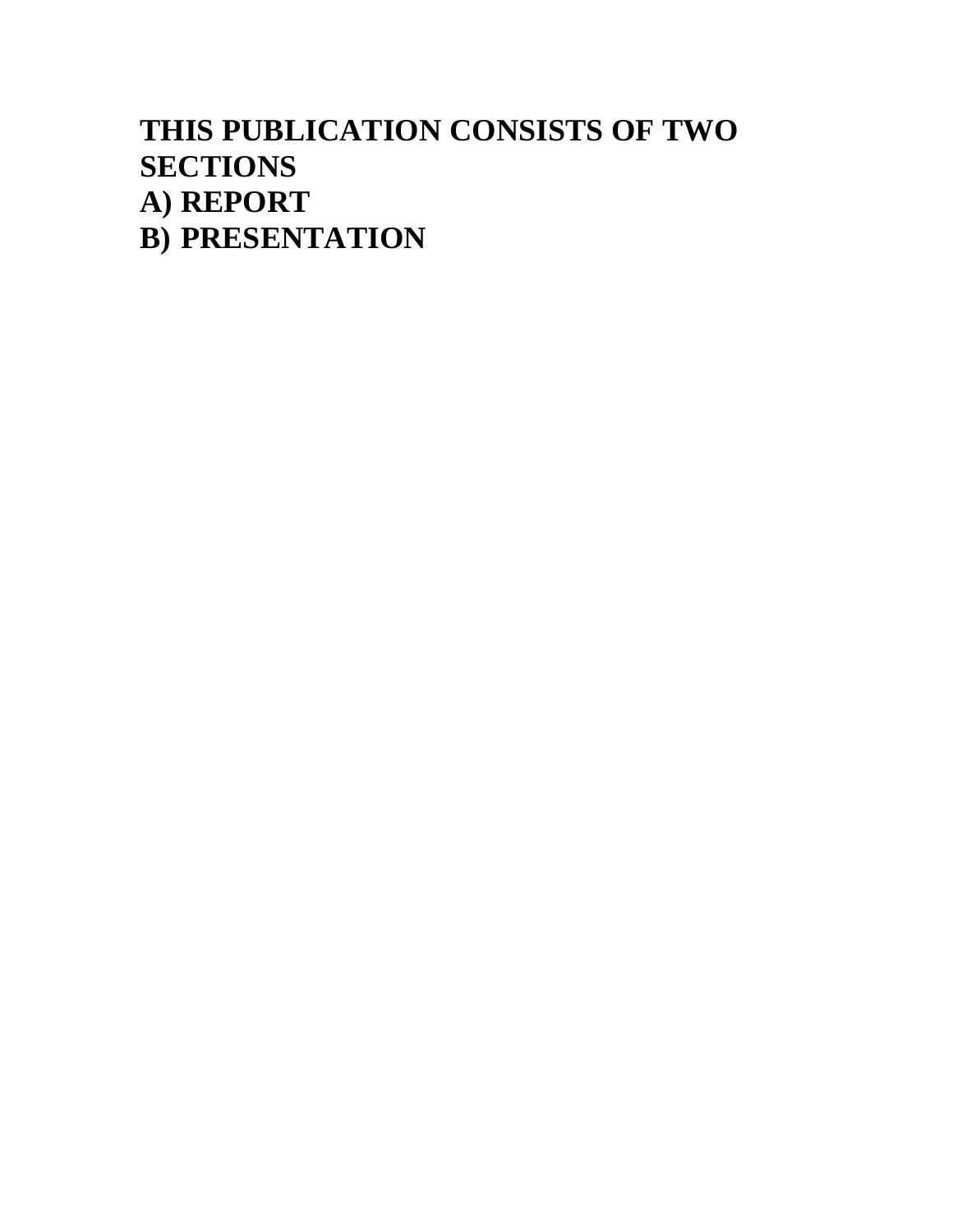#### **Introducing Security at the Cradle, Not the Grave SANS Audit and Security Controls that Work Jennifer Bayuk April 6, 2003**

It is the role of IT to provide systems and processes to facilitate business operations. You may argue there are exceptions in the cases where the business is IT. But even then, there is some aspect of operations which is the books and records of the firm, and that is operating the business, not operating IT. IT does not operate the business. IT operates systems.

Given that IT's role is to facilitate, not to operate, deference is always given to those who do operate, that is, the money makers. A good CIO is one who provides the money makers with the IT tools and techniques they need to run the business. Many moneymakers avoid coming to IT, preferring to make money with the tools and techniques with which they are already familiar, but some recognize the competitive advantage that leading edge IT can provide. So when a money-maker asks for a given application or function, a good CIO tries to oblige.

The same could be said of a corporate airplane pilot. When the money-maker needs to travel to close a deal, the corporate pilot will always chart a course. However, if the money-maker wants to fly through the mountains of Montana in a storm, it is the role of the pilot to advise against, and sometimes even to refuse to steer, given that there is too much personal risk in the process. Similarly, it is the role of the CIO to caution and sometimes to refuse a risky request.

The analogy continues. Just as it is the role of the FAA to create rules that allow pilots to safely operate despite business pressure to take off, it is the function of IT Security to give some credence to the IT risk management function.

I once worked on expert systems for Air Traffic Control simulation and training. It was common knowledge that behind every rule from the FAA, there is a plane crash. For example, detailed rules concerning de-icing wings were placed on the books shortly after the root cause of a plane crash was found to be ice on a wing. The fact that the crash happened made the rule enforceable, and it elicited recognition from the airlines that the rule made sense to enforce.

In IT Security, the recognition is not so common because the crashes don't usually make the news. But behind every computer security standard is an incident. The incident is not always a crash. More commonly, it is fraud. For many computer security rules, such as authentication, the knowledge of what could happen without the rule make the rule obvious. But overall, no rulebook in computer security is as black and white as that of the FAA.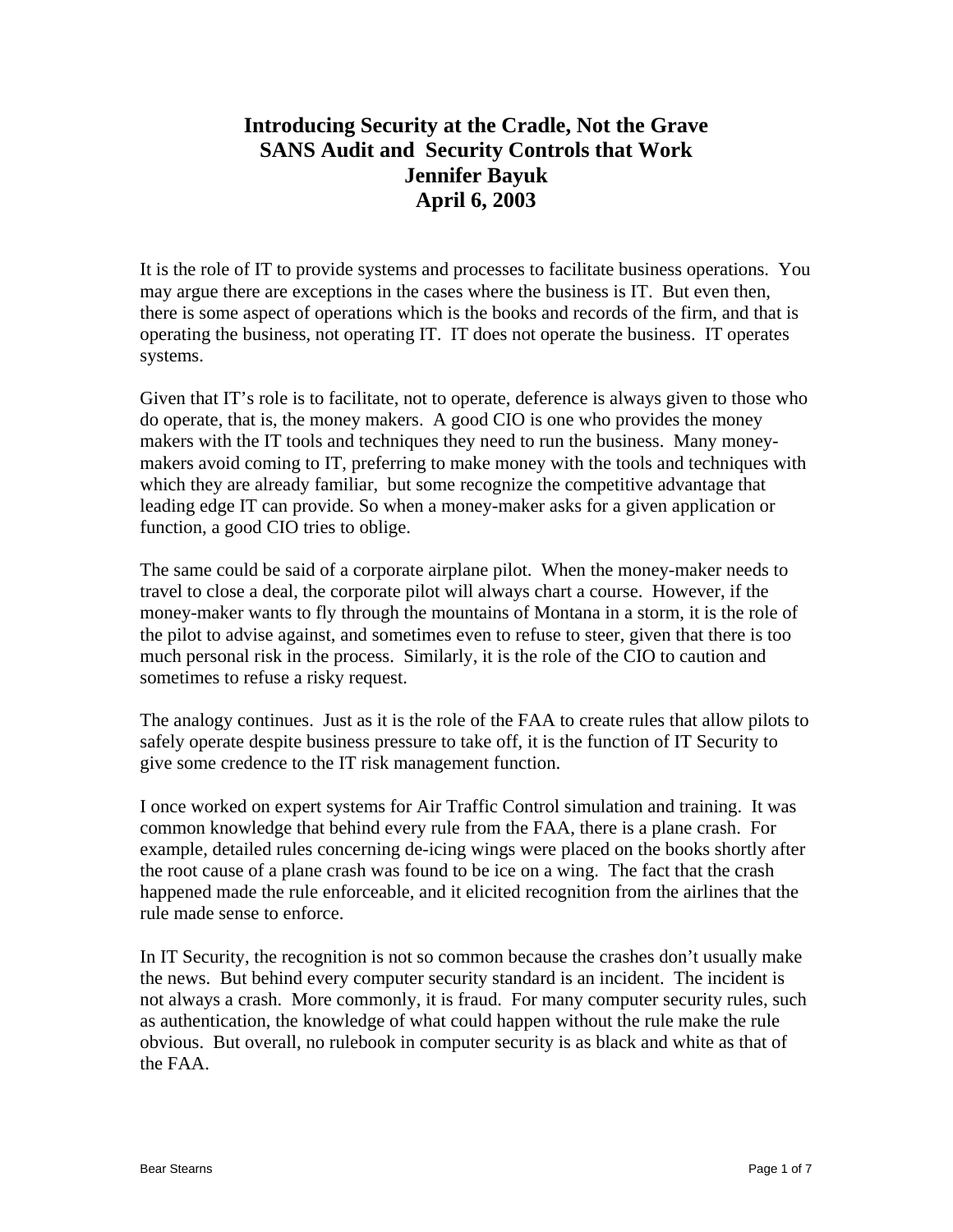## **Introducing Security in the Cradle**

**Jennifer L. Bayuk [jbayuk@bear.com](mailto:jbayuk@bear.com)**

**SANS Audit and Security Controls that Work April 6, 2003**

> **BEAR STEARNS**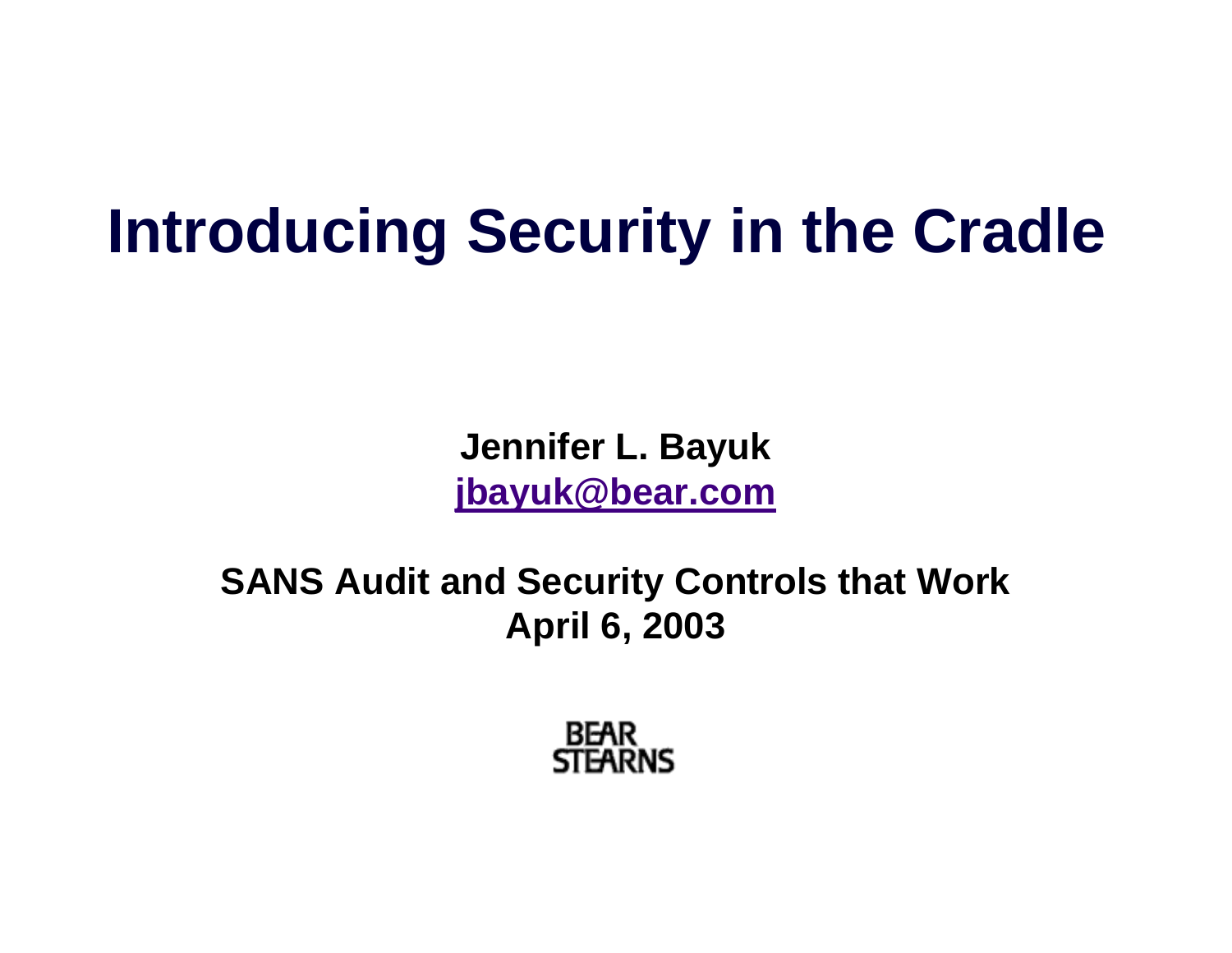## **The Role of IT**

- • **Money Makers Operate the Business**
- • **Money Makers Fund IT to Design and Operate IT**

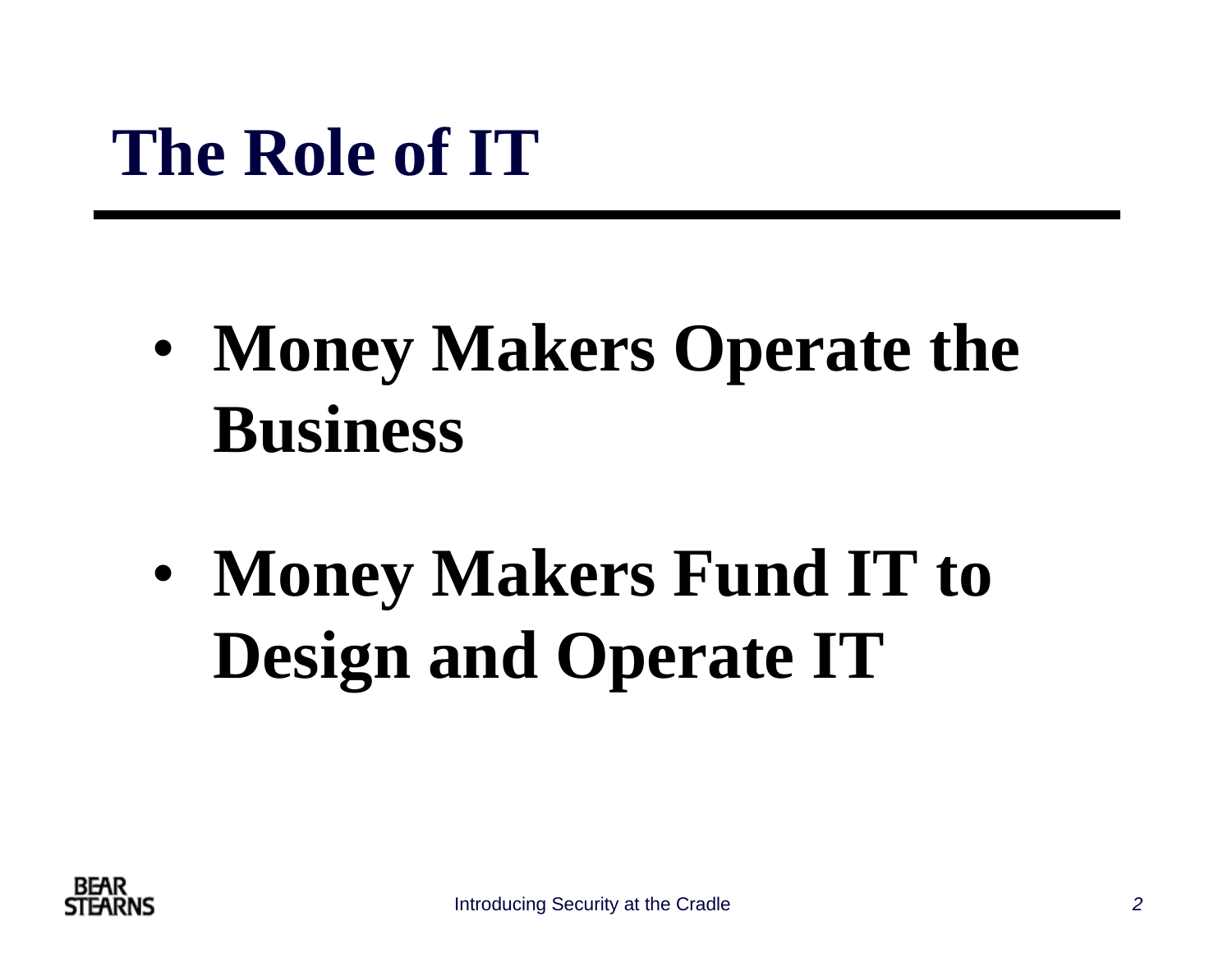# **A CIO is like a Corporate Pilot**

- •**Money Makers exert pressure**
- $\bullet$  **Rulebooks provide comfort level for safe decisions**
- $\bullet$  **Risk Managers provide much needed checkpoints**

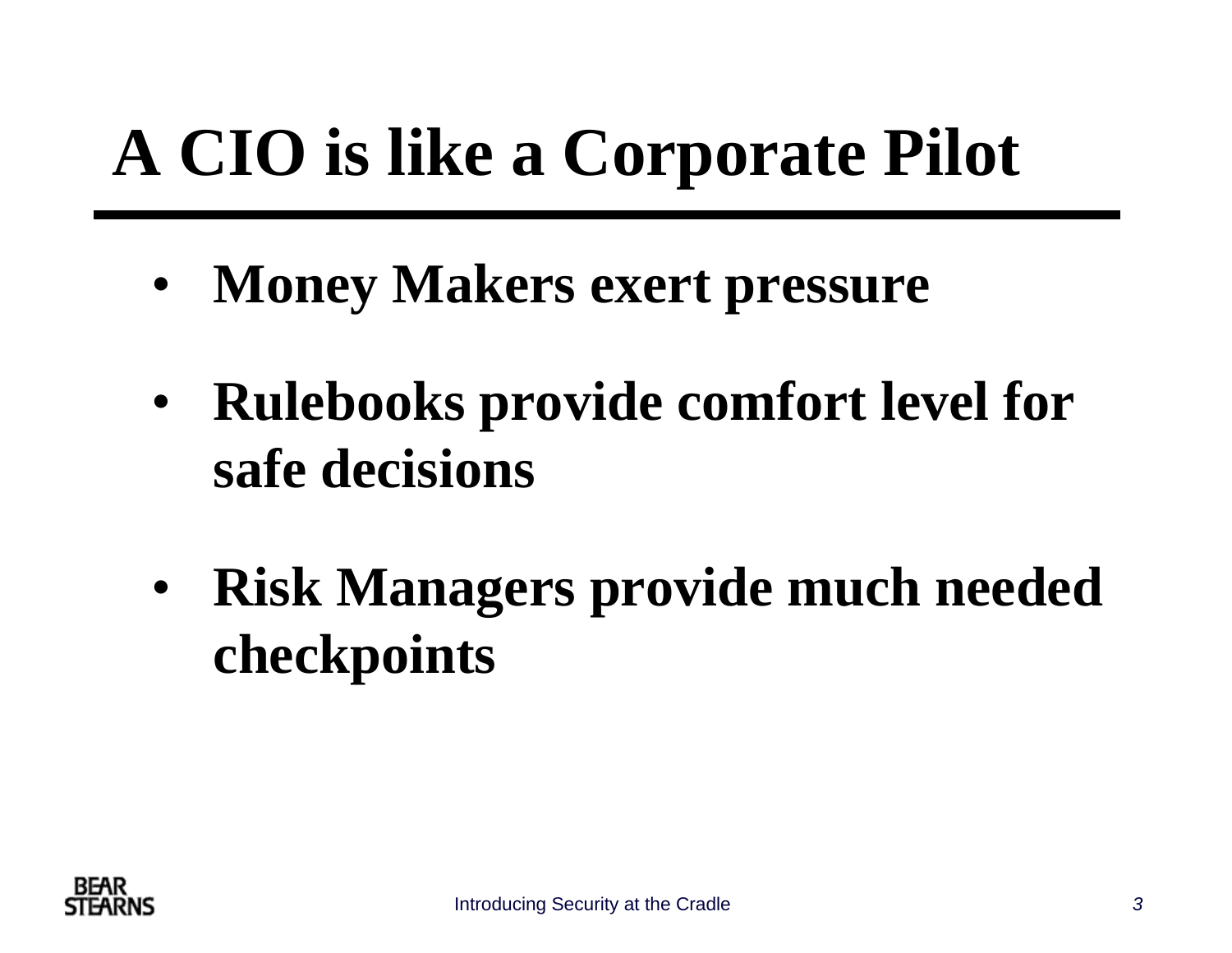## **Easy proof for Risk Managers**

#### **Axiom 1: Management must control assets and resources.**

#### **Axiom 2: Computers control assets and resources.**

### **Theorem: Management must control computers.**

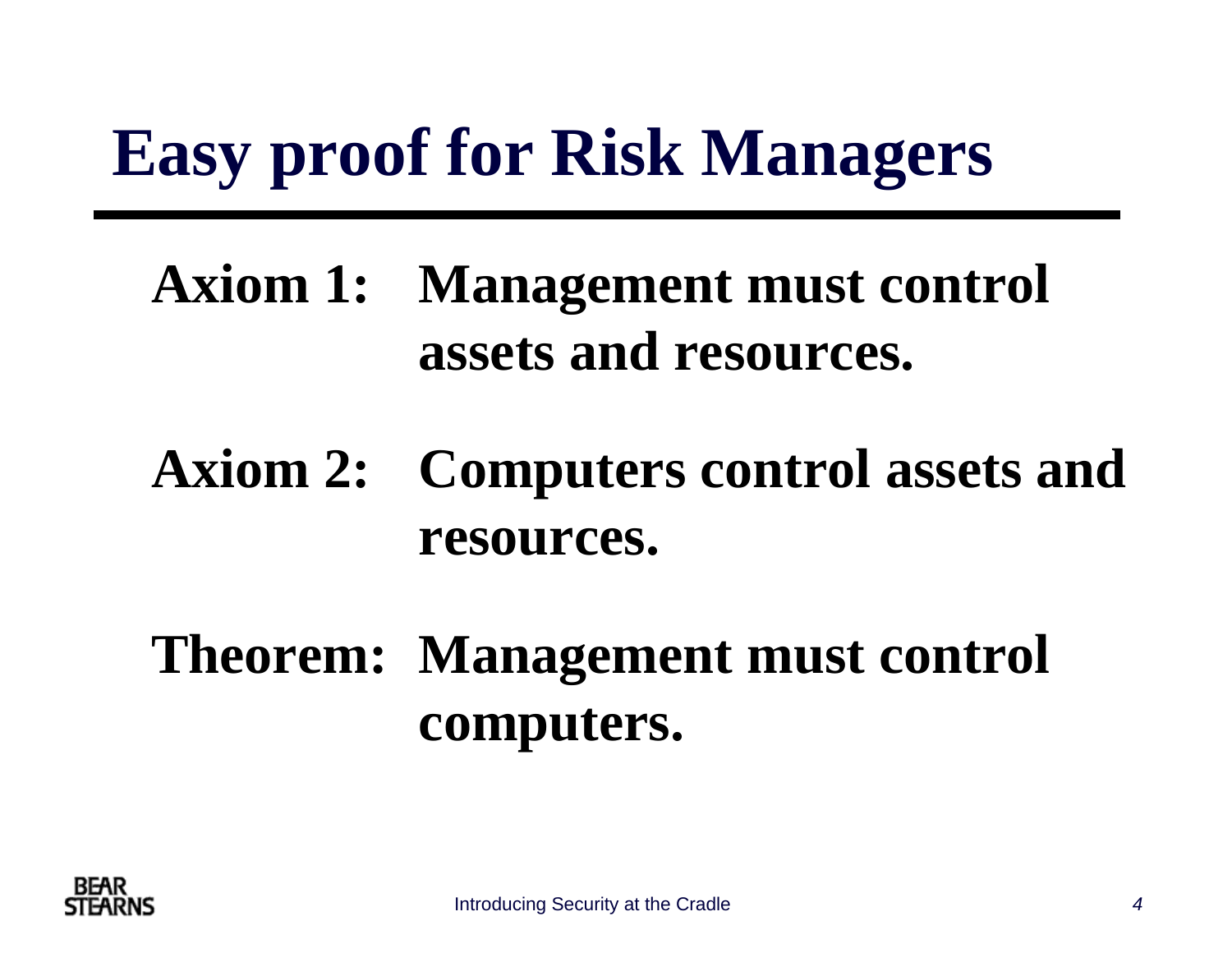## **Security is not omnipotent**

### **Axiom 3: Those who administer systems to some extent control them.**

## **Axiom 4: All systems are controlled to some extent by people whose job function is not security.**

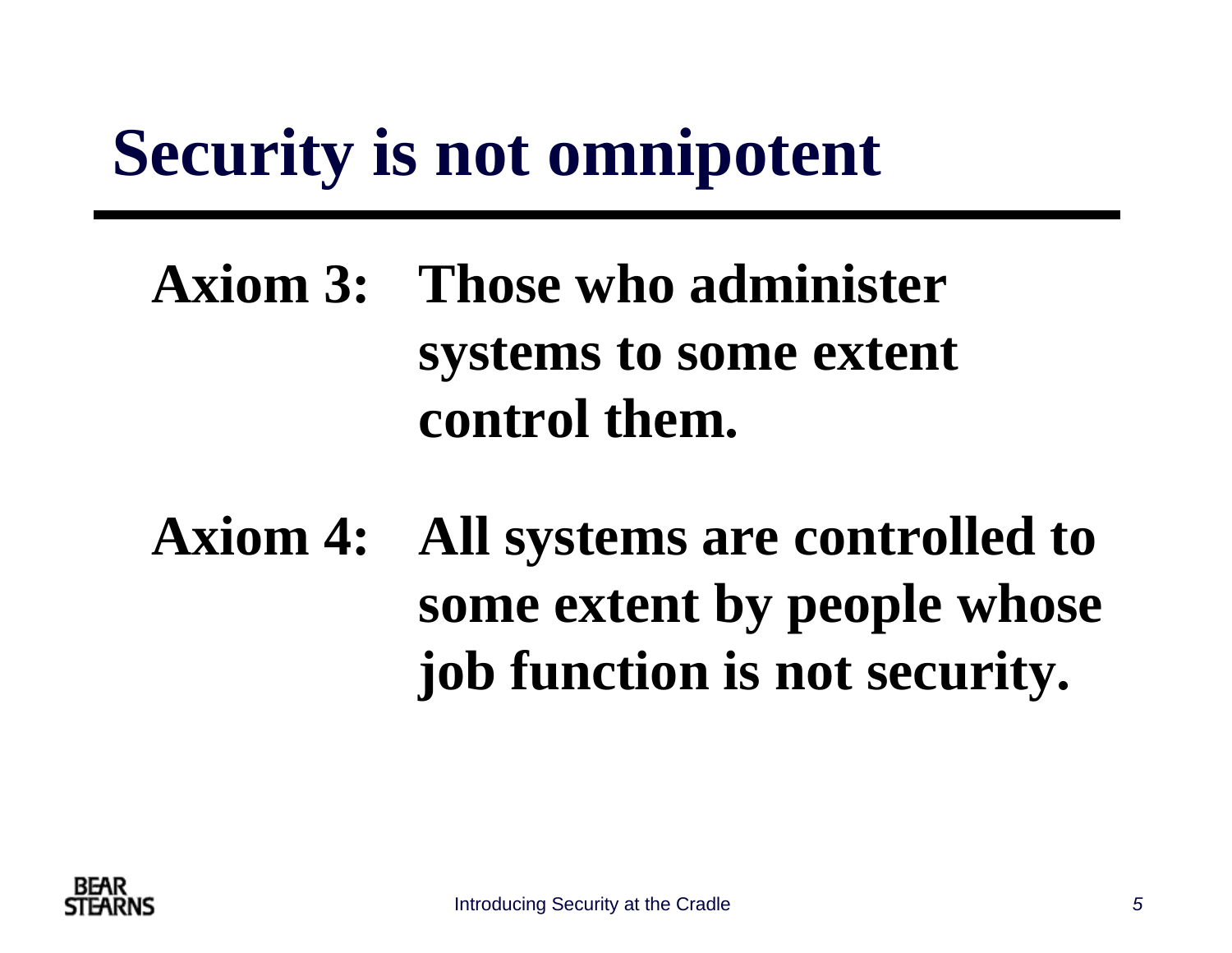## **Security cannot be omnipotent**

**Axiom 5: It is not true that all systems are controlled to some extent by people whose job function is not security.**

**Given the job functions of data transfer, performance tuning, and batch job scheduling, two possible conclusions:**

- **Axiom 5 is false**
- • **security administration is part of the job function of others who touch the machine**

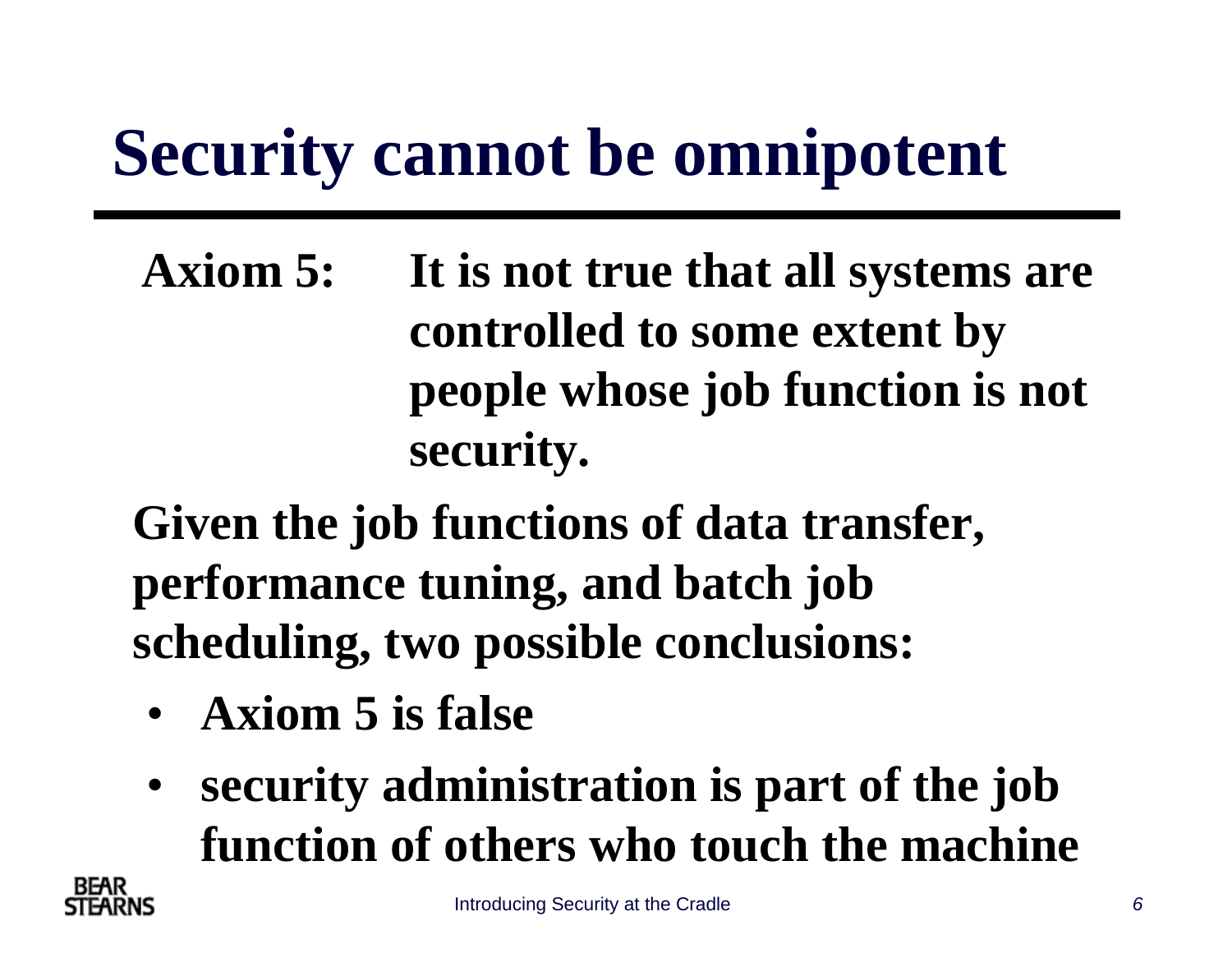## **Security is already distributed**

#### **IT Management exists**

### **CIO delegation of authority exists**

#### **Organizational processes exist**

### **Security controls should align with the processes that run IT**

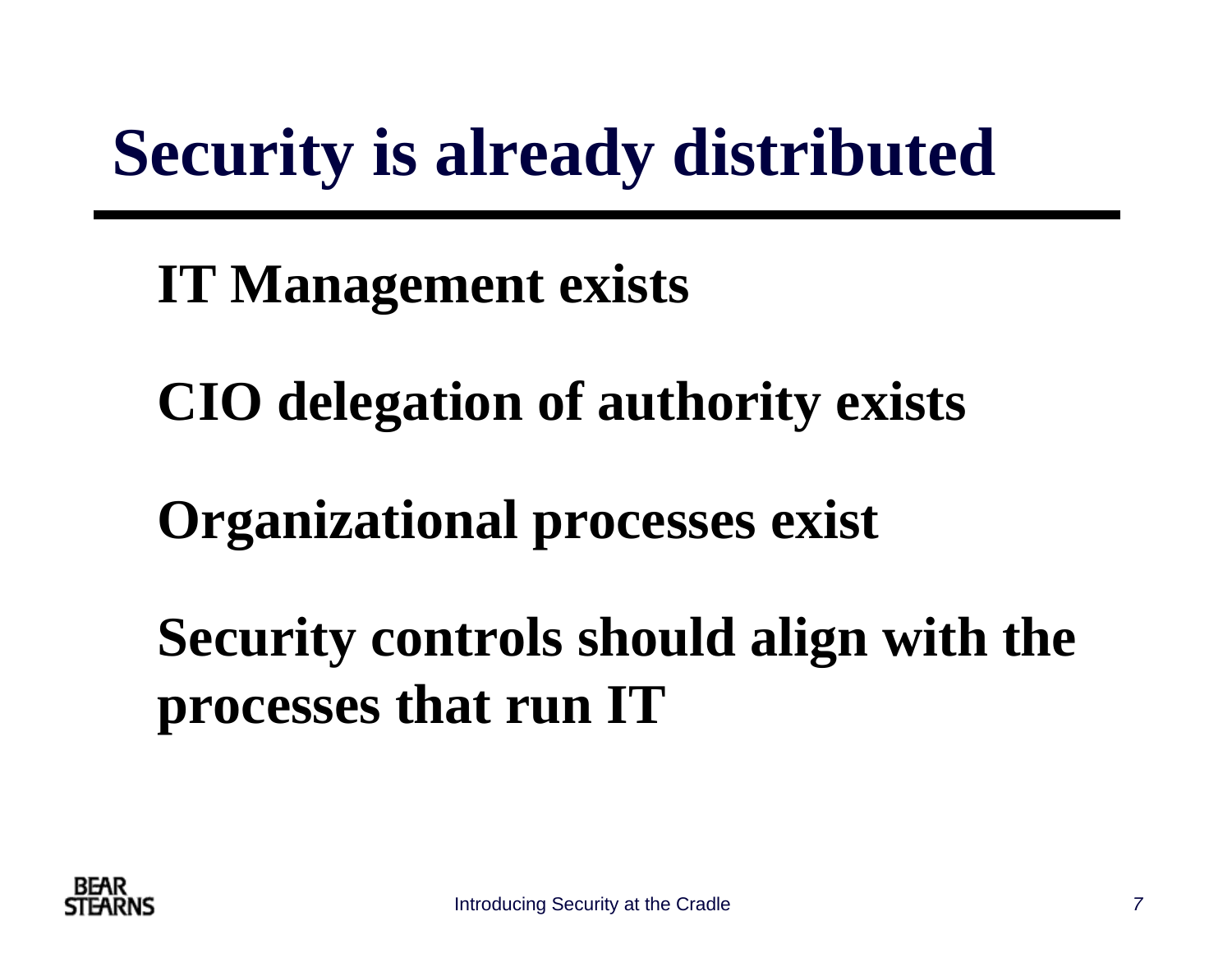## **Commonalities in IT Processes**

#### **Key Goal Indicators**

### **Key Performance Indicators**

#### **Level of Maturity**

### **Level of Commitment**

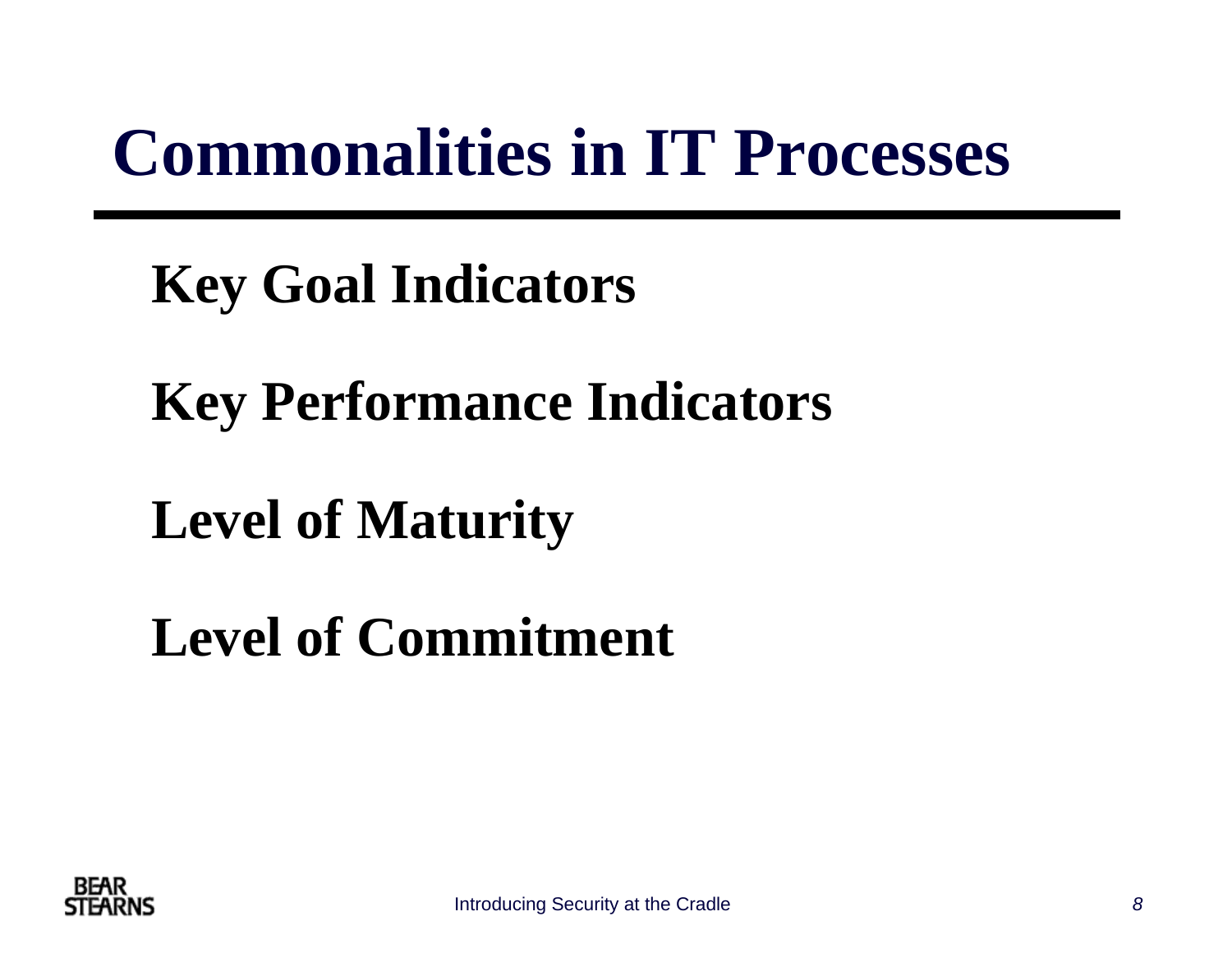## **Examples of IT Processes (COBIT)**

#### *Planning & Organization*

Define a strategic IT plan Define the information architecture Determine the technological direction Define the IT organization and relationships **Manage the IT investment**

Communicate management aims and direction Manage human resources Ensure compliance with external requirements Assess risksManage projects Manage quality

#### *Acquisition & Implementation*

Identify solutions Acquire and maintain application software Acquire and maintain technology architectureDevelop and maintain IT procedures Install and accredit systems Manage changes

#### *Delivery & Support*

Identify solutions Acquire and maintain application software Acquire and maintain technology architectureDevelop and maintain IT procedures Install and accredit systems Manage changes Define service levelsManage third-party services Manage performance and capacity Ensure continuous serviceEnsure systems security Identify and attribute costs Educate and train usersAssist and advise IT customersManage the configuration Manage problems and incidents Manage data Manage facilities Manage operations *Monitoring* Monitor the processes Assess internal control adequacy Obtain independent assurance Provide for independent audit



**P05**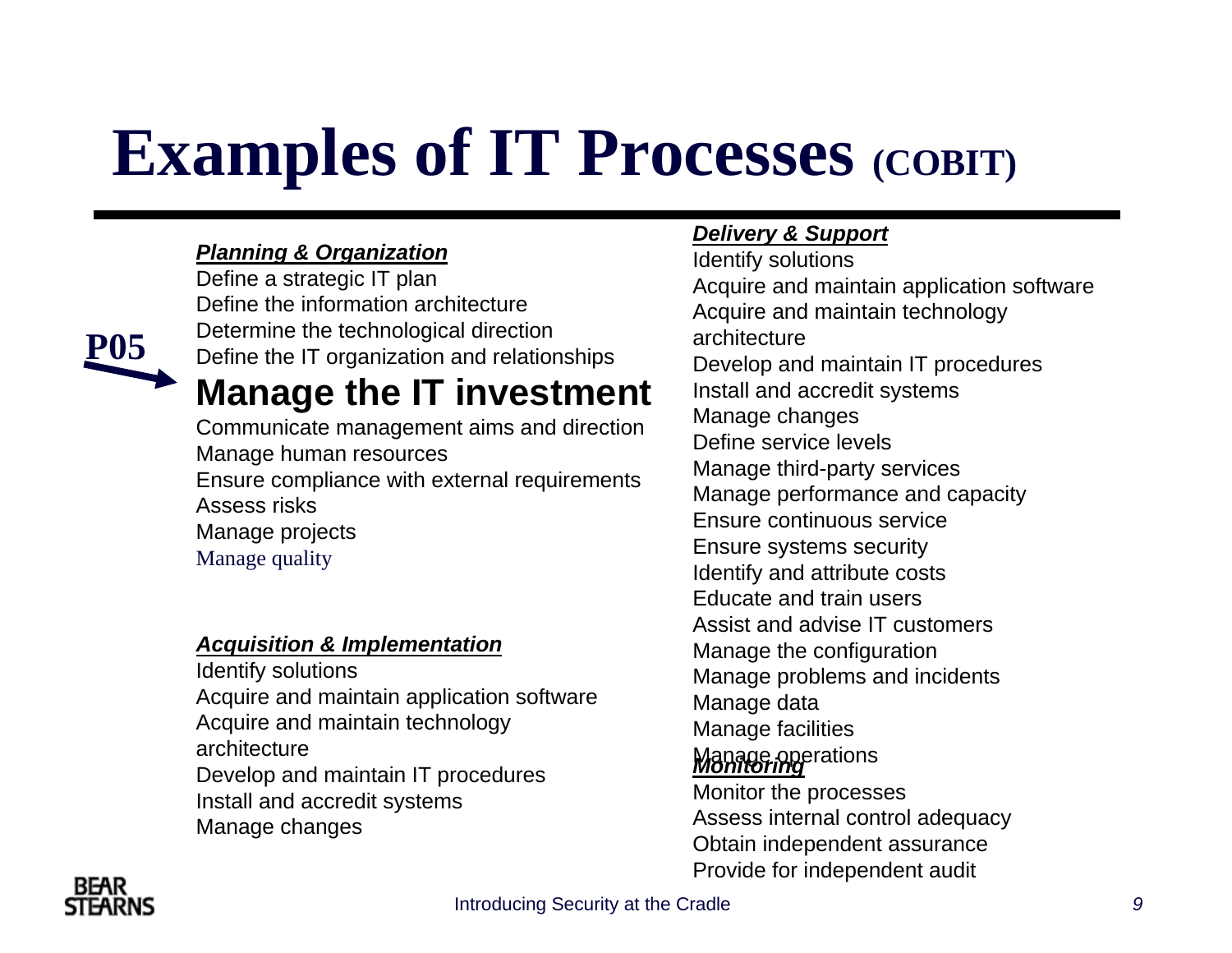## **P05 Key Goal Indicators**

- $\bullet$  **Percent of IT investments meeting or exceeding expected benefits, based on return on investment and user satisfaction**
- $\bullet$  **Actual IT expenses as percent of total organisation expenses vs. target**
- $\bullet$ **Actual IT expenses as a percent of revenues vs. target**
- $\bullet$ **Percent of business owner IT budgets met**
- $\bullet$  **Absence of project delays caused by lags in investment decisions or unavailablity of funding**

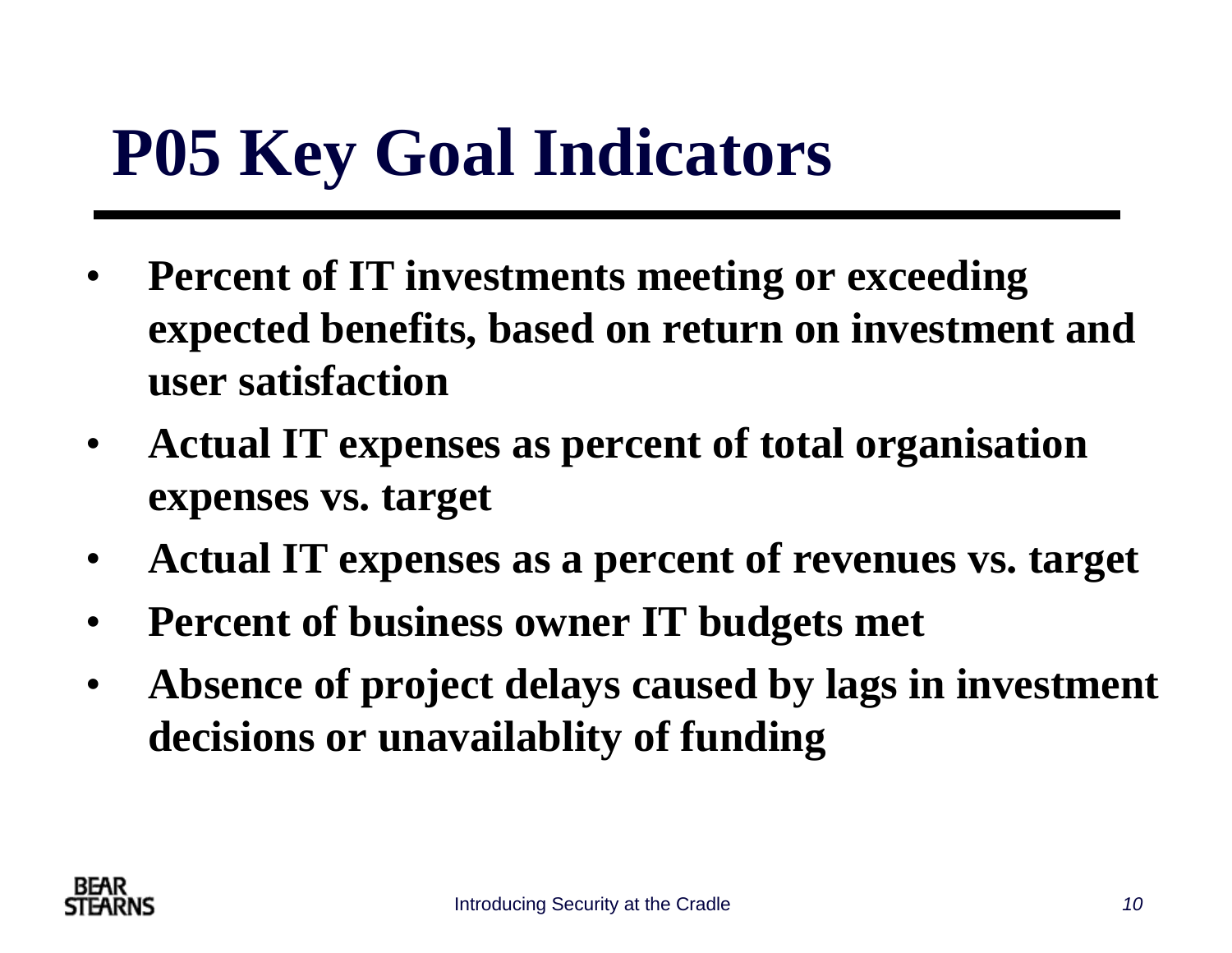## **P05 Key Performance Indicators**

- •**Percent of projects with business owners**
- •**Months since last review of budgets**
- $\bullet$ **Time lag between deviation occurrence and reporting**
- $\bullet$  **Percent of project files containing investment evaluations**
- $\bullet$  **Number of projects where business benefits are not verified post-facto**
- $\bullet$  **Number of projects revealing investment or resource conflicts after approval**
- $\bullet$  **Number of instances and time-lag in delayed use of new technology**

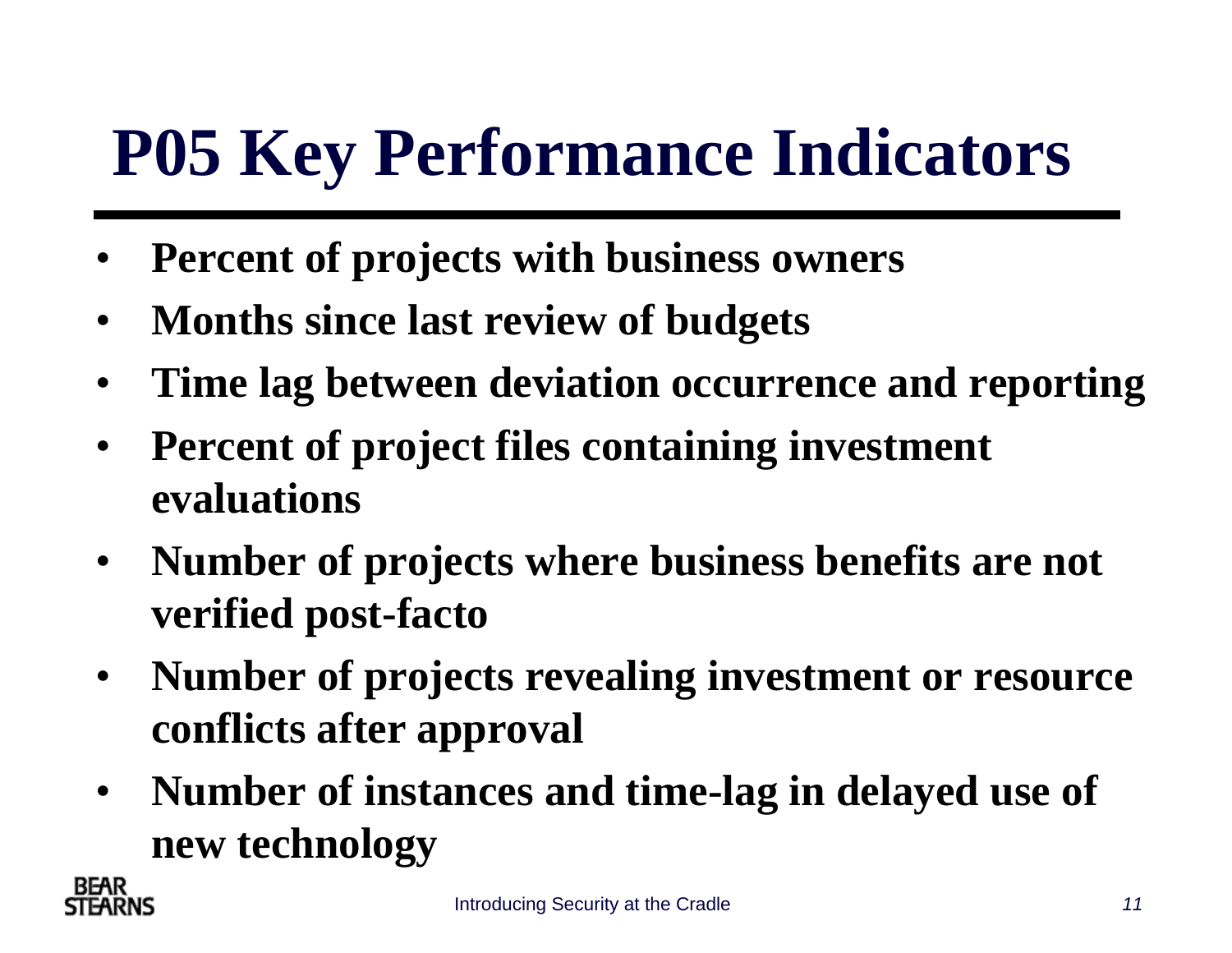## **Security Maps to IT Process**

- **Returns on investment may not be met if the costs of implementing security requirements are not considered**
- **Security concerns of users, third parties, or internal data owners may cause project delays**
- $\bullet$  **New technology may introduce unexpected infrastructure vulnerabilities that create resource conflicts**

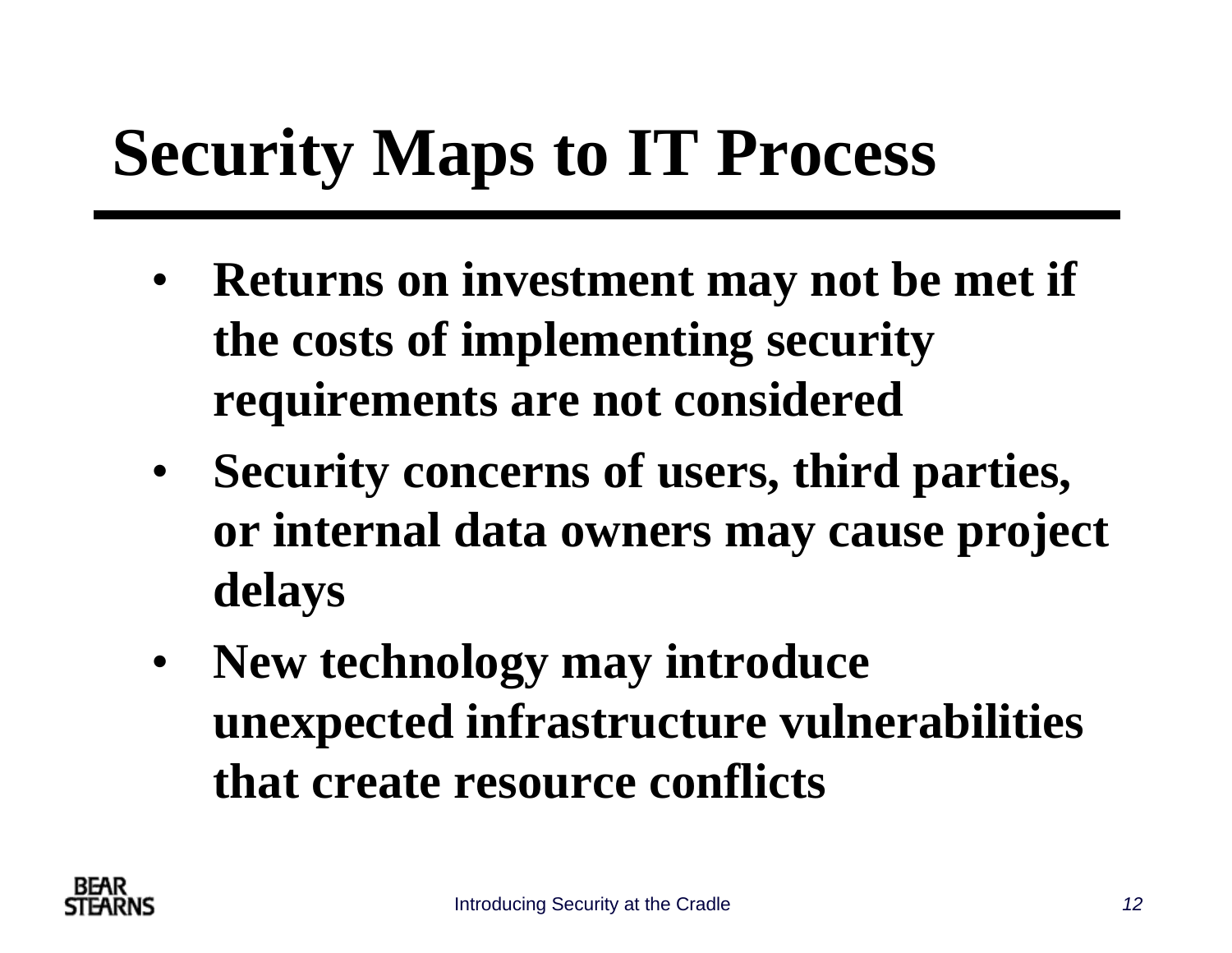# **Example – New Desktop Request**

- • **User requests desktop program from dedicated desktop admin**
- $\bullet$  **Admin checks "approved" list, requested program is not there**
- $\bullet$  **Admin advises user to make formal request through software acquisition process**
- $\bullet$  **Software acquisition process requires desktop engineering approval**
- $\bullet$  **Control point within desktop engineering approval is "security review"**
- $\bullet$  **Security Reviews request, bringing admin and/or back for configuration consultation if required**

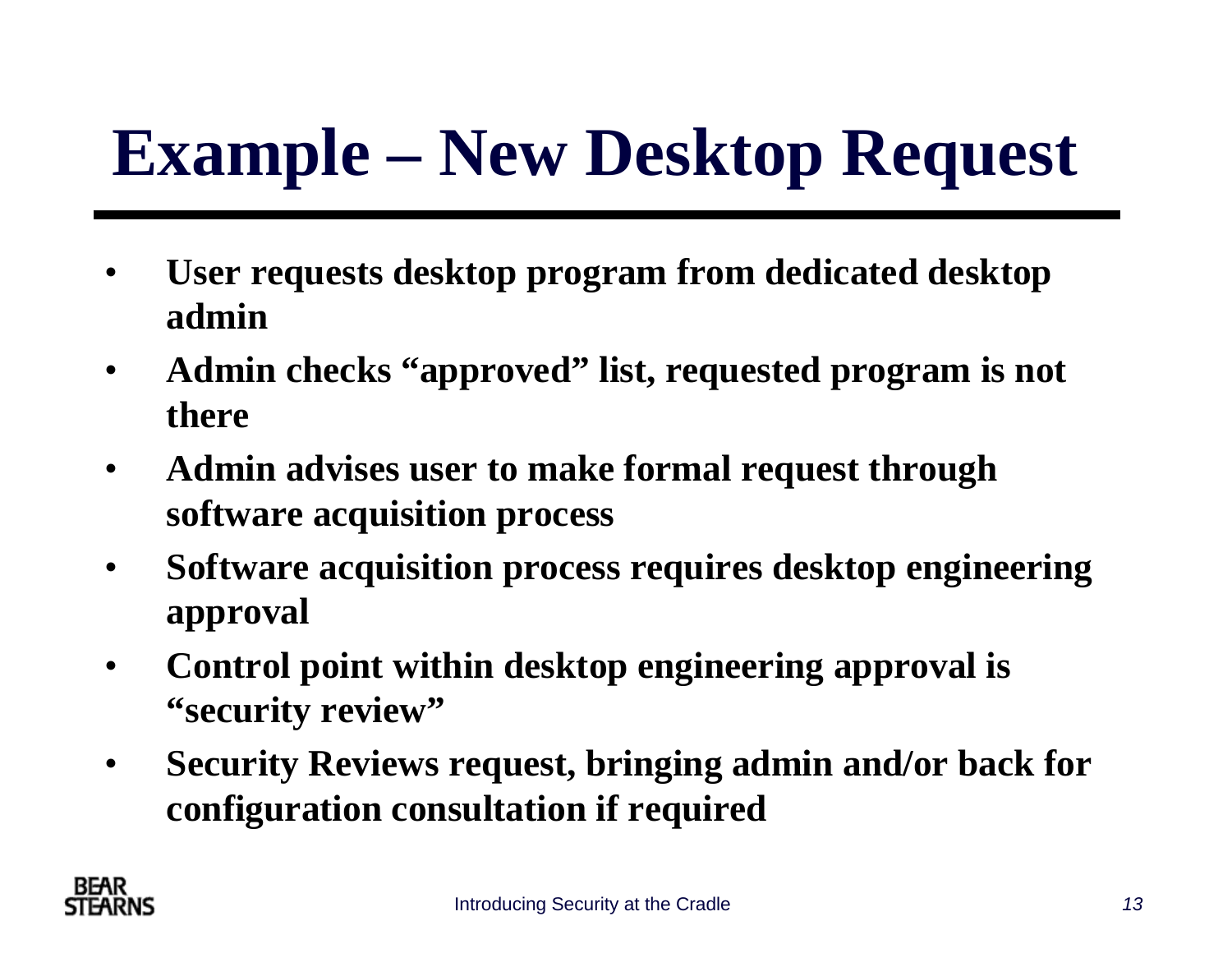## **The Role of IT Security**

| <b>Prevention:</b> | Security standards and |
|--------------------|------------------------|
|                    | assignment of formal   |
|                    | accountability for     |
|                    | compliance             |
|                    |                        |

#### **Detection:** Monitor compliance

**Recovery:** Investigate incidents and arbitrate policy exceptions

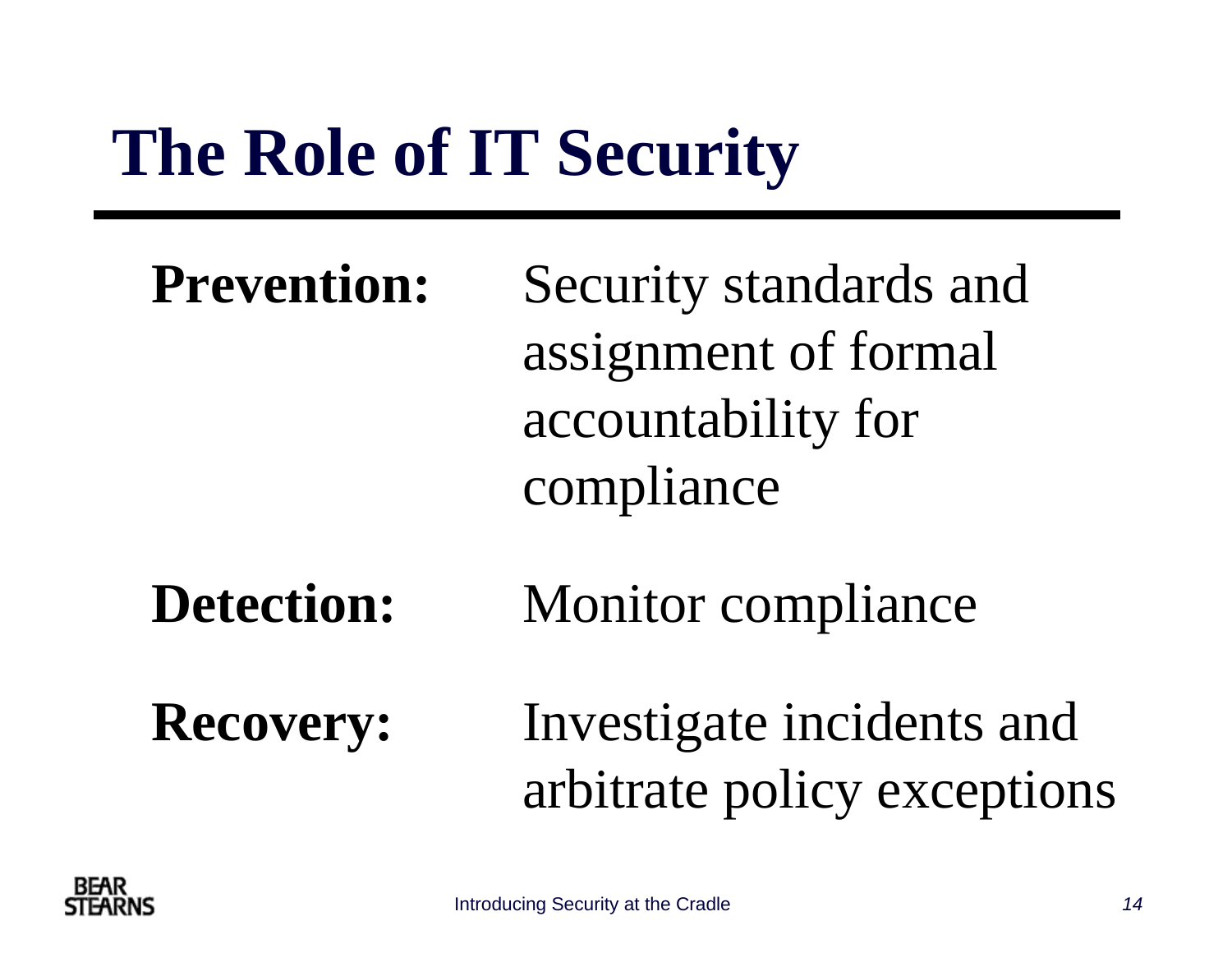## **Focus on Process Integration**

- • **Minimizes need for dedicated security staff**
- • **Leverages platform administrator expertise for security goals**
- • **Allows IT Security to concentrate on architecture and monitoring**

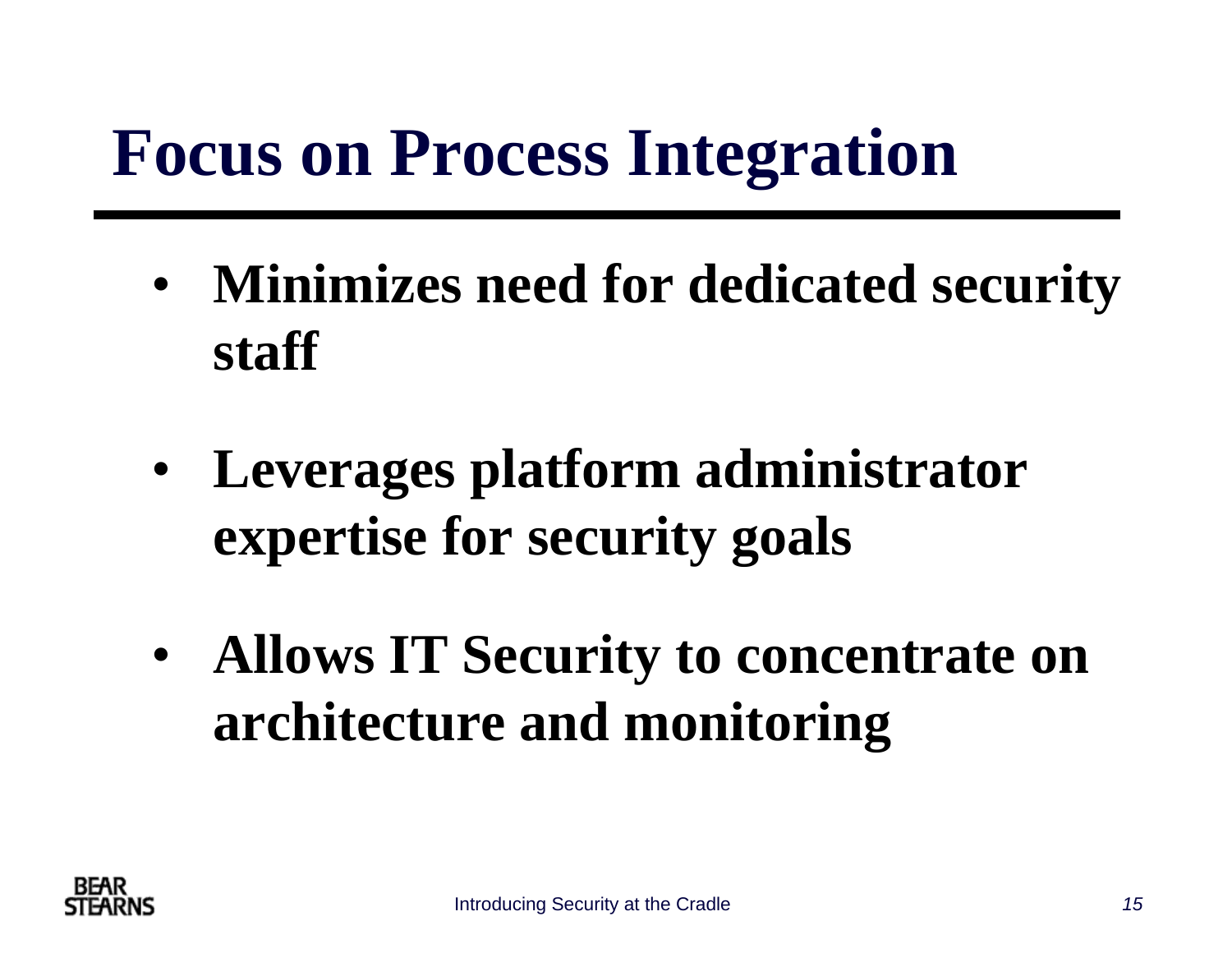## **Security Performance Indicators**

- $\bullet$  **Policy is clear for all platforms and standards are clear for platforms where risk levels are high or distributed administration is prevalent**
- $\bullet$  **Security review and approval is part of the System Software and Architecture Lifecycle, especially with respect to security software selection and configuration, and new network connectivity**
- •**Configuration change control is monitored**
- •**User administration processes are controlled**
- •**Security incidents are investigated**

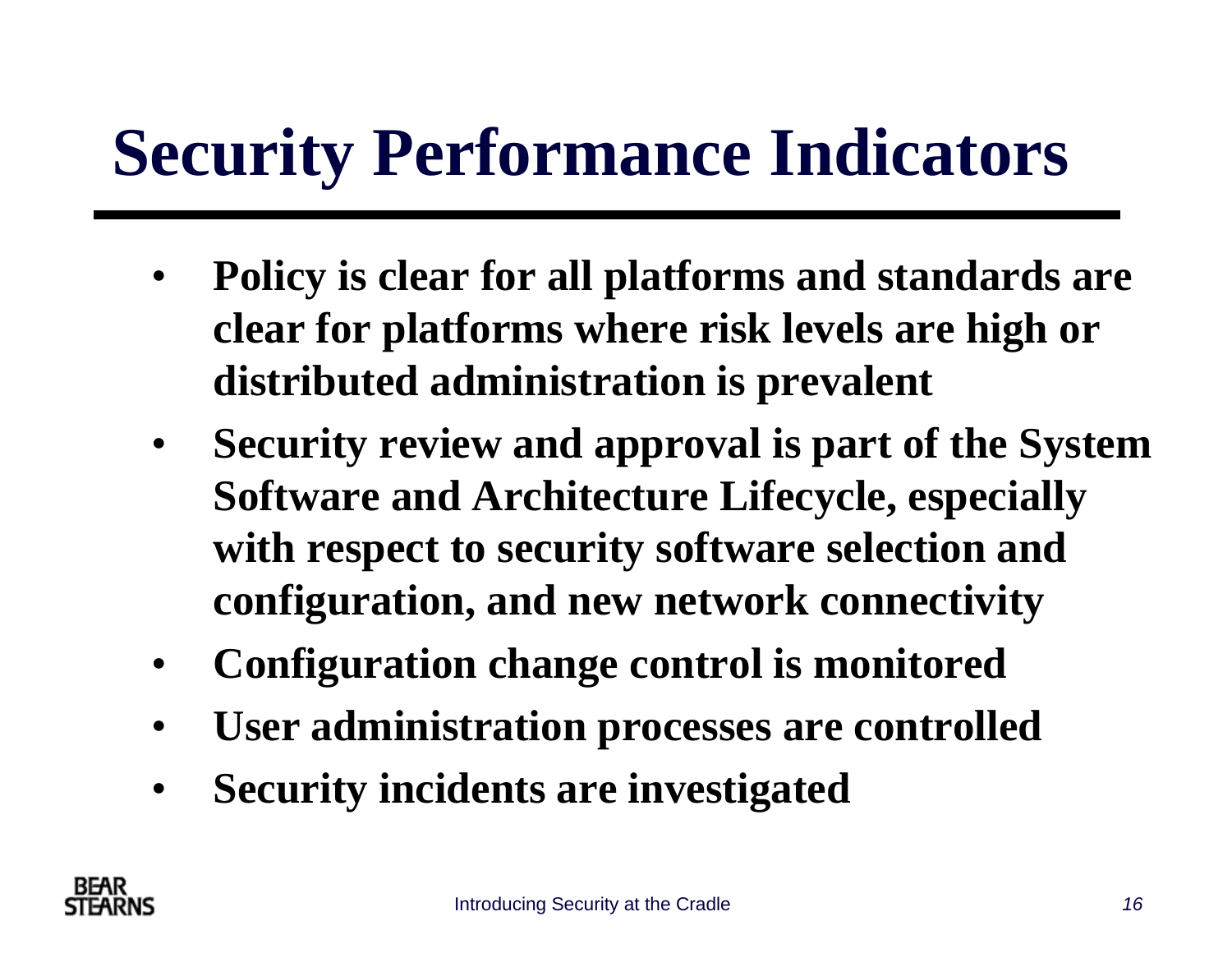#### **An exercise for the reader**

#### **Theorem: Management must control computers.**

#### **Theorem: Security helps control computers.**

**Corollary: Security helps management.**

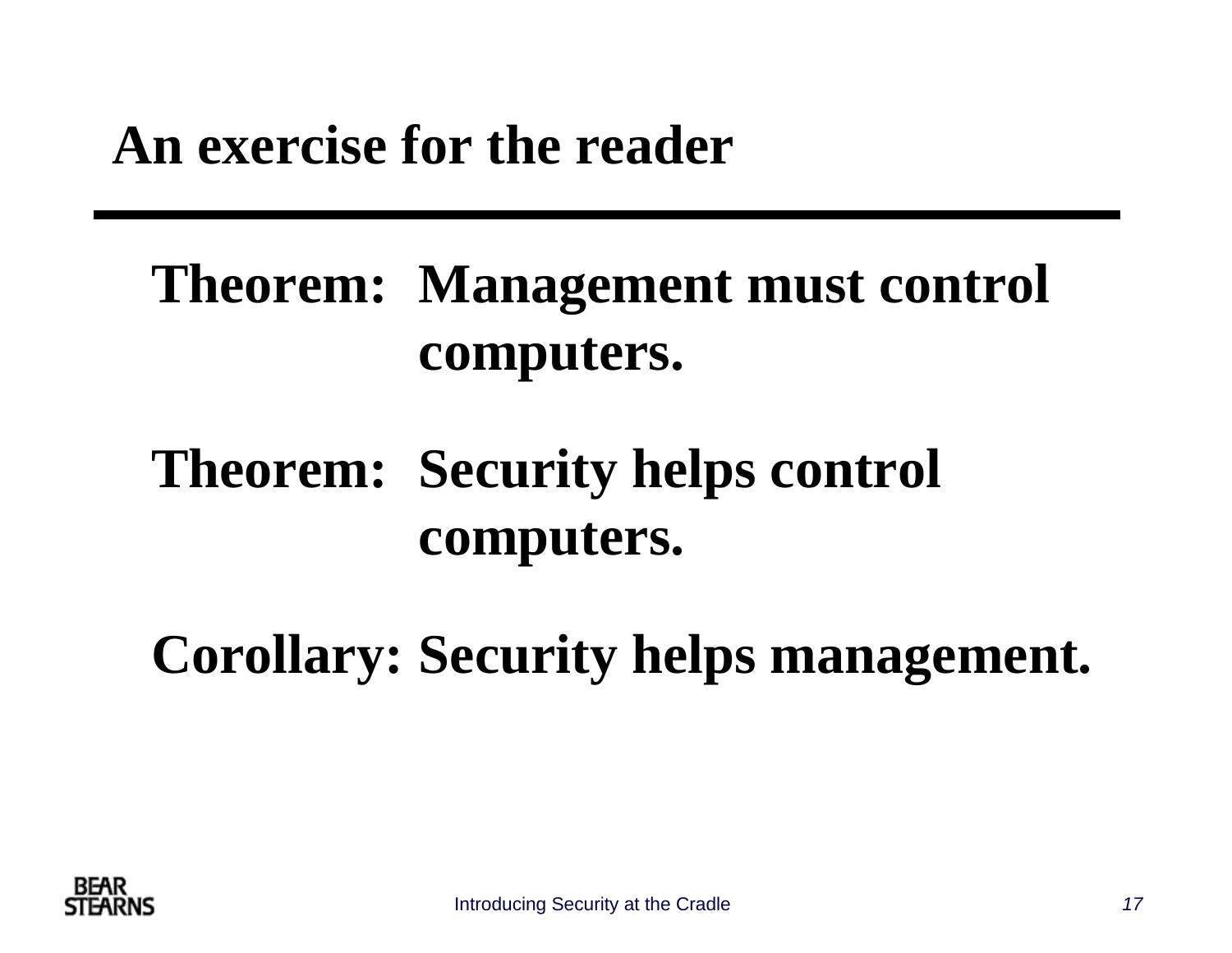## **Introducing Security in the Cradle**

**Jennifer L. Bayuk [jbayuk@bear.com](mailto:jbayuk@bear.com)**

**SANS Audit and Security Controls that Work April 6, 2003**

> **BEAR STEARNS**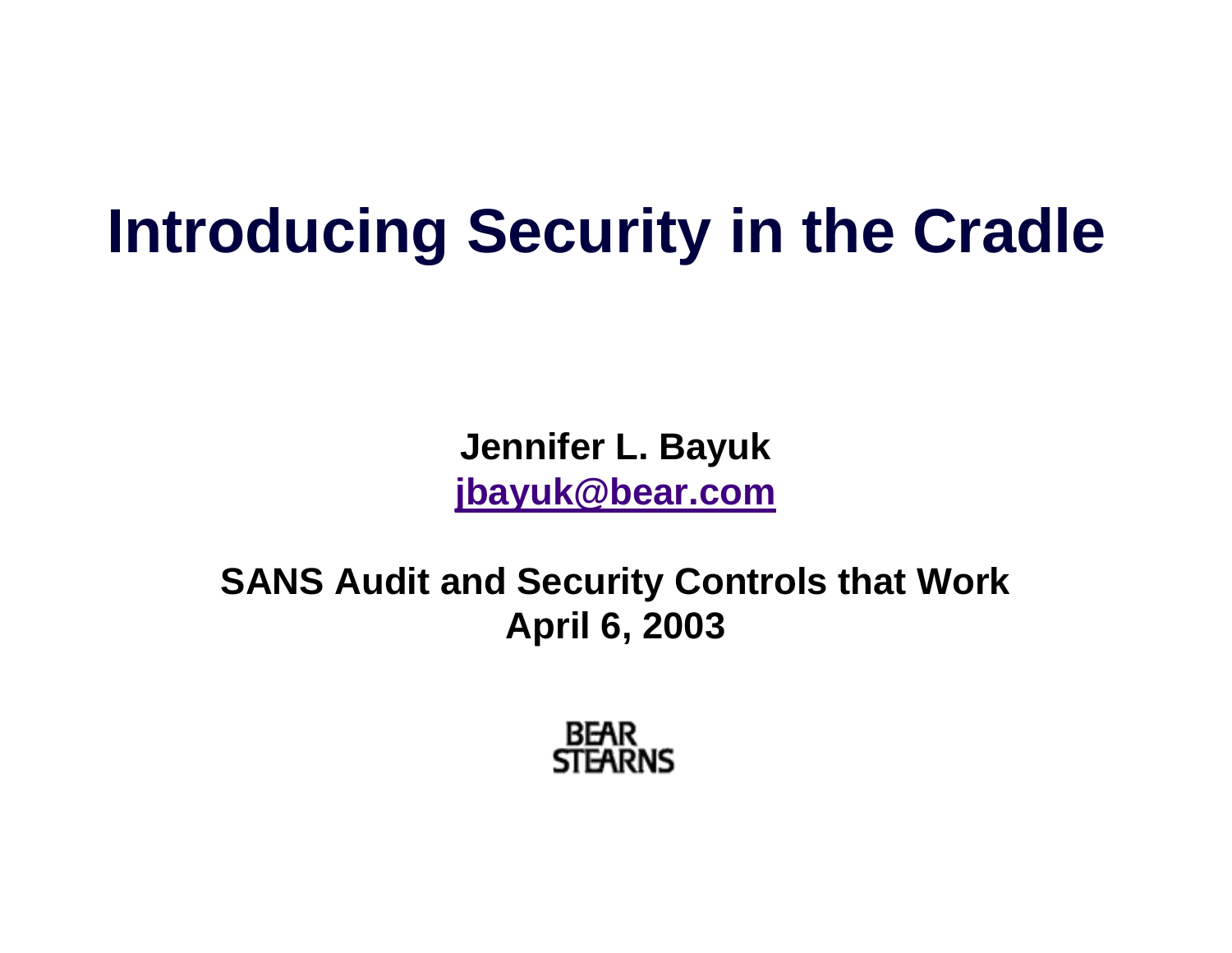The role of the CISO is akin to the role of the airline safety official. Good pilots do not want to fly in hazardous conditions, and it is up to the airline safety officer to give them checkpoints and decision points, to monitor compliance with the rulebook, and to defend them when they make no-go decisions.

If there is one takeaway I will leave you with  $-$  it is this  $-$  IT Management, every bit as much as the airline pilot, wants to be in control. They understand the consequences of accidents, and never want to be in a position of responsibility for one. The key to effective security is the recognition on the part of IT Management that security provides control.

This proof is easy to sell:

| Axiom 1: | Management must control assets and resources. |
|----------|-----------------------------------------------|
| Axiom 2: | Computers control assets and resources.       |
| Theorem: | Management must control computers.            |

Almost anyone would agree with Axiom 3 as well:

Axiom 3: Those who administer systems to some extent control them.

I am going to step through a formal definition of this Axiom for those who like to see this sort of thing laid out in logical detail. Those who do not should skip to the next Axiom:

| Definition: $C(X,Y) = "X$ exerts some control over Y"                                   |
|-----------------------------------------------------------------------------------------|
| Definition: $A(X,Y) = "X$ performs actions that affect the ability to control Y         |
| Pseudo Code: For all X, If X performs actions that affect the ability to control Y then |
| X exerts some control over Y                                                            |
| Formal Logic: $\forall$ (X,Y) A(X,Y) $\Rightarrow$ C(X,Y)                               |

Axiom 4 is a harder sell. People who have set up elaborate access control systems disagree. However, I sell this statement on the premise that access control is based on job function and non-security people have to have enough access to get their jobs done.

 Axiom 4: All systems are controlled to some extent by people whose job function is not security.

Again, the formal logical may be skipped without loss of continuity.

| Definition: $S = System$ |                                                                                                                                                                     |
|--------------------------|---------------------------------------------------------------------------------------------------------------------------------------------------------------------|
|                          | Definition: $SA = Security$ Administrator                                                                                                                           |
| Pseudo Code:             | For all X, if X is a system then there exists a Y such that Y is a not the<br>security administrator and Y performs actions that affect the ability to<br>control X |
|                          | Formal Logic: $\forall$ (X) ( (X = S) $\Rightarrow$ $\exists$ (Y)((Y != SA) & & A(Y,X))                                                                             |

Axiom 4 involves recognition that it is not enough to set up a security administration group, or even to give each admin area its own security group. It tells a dark secret about access control over critical systems. One that is not obvious to non-technical managers reviewing system maintenance activities, and even less obvious when reviewing a desktops user's environment. People whose job it is to do data transfer have access to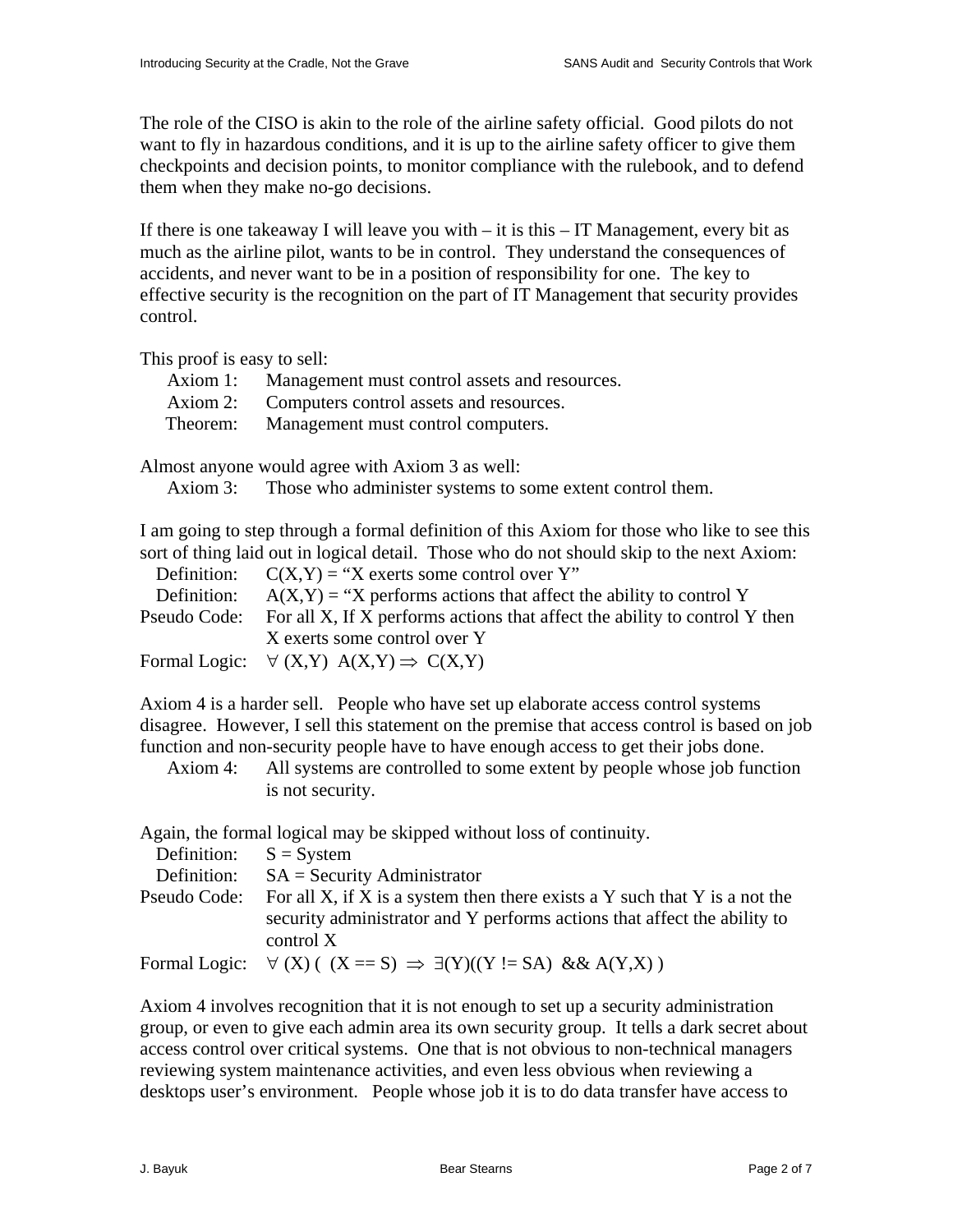most the data in most systems. People whose job it is to do performance tuning can change most operating system configurations. People whose job it is to schedule batch jobs have access to run most jobs on most systems. Etc, etc. etc.

Suppose that IT Management insists on making the security administration group separate from the rest of the system administration team but does not subscribe to Axiom 4, but denies it as in Axiom 5.

> Axiom 5: It is not true that all systems are controlled to some extent by people whose job function is not security.

Again, the formal logical may be skipped. I include it to emphasize the potential for *reduction ad absurdum*, given the true statements about access levels required by the job descriptions above.

```
Pseudo Code: It is not the case that, for all X, if X is a system then there exists a Y
     such that Y is a not the security administrator and Y performs actions 
     that affect the ability to control X.
```
Formal Logic:  $\sim \forall$  (X) ( (X == S)  $\Rightarrow \exists$  (Y)((Y != SA) && A(Y,X))

It follows that everyone who can affect management's ability to control systems is a security administrator. There are two ways to interpret this:

- reductio ad absurdum
- recognize that security administration is part of the job function of everyone who touches the machine.

Segregation of duties between the security administration and any system maintenance process would have the result that security administrators have *responsibility* for maintaining access control when they do not have the *power* to maintain that control. That is, administrators who have equal privileges due to the installation and maintenance responsibilities that are part of their own job functions can change any security-related configuration. A logical CIO will take the latter interpretation: that security administration is part of the job function of everyone who touches the machine.

With this interpretation comes the recognition that IT Security is by nature distributed. Where any significant need for IT Management exists, CIO delegation of authority exists, and organizational processes exist. Security controls should align with the processes that run IT.

Therefore, in order for the CISO's rulebook to protect the firm, it cannot just map out what IT Security must do, it must map directly onto the CIO's existing delegated authority structure. Part of the job of the CISO is to identify the place where the policy compliance matters most, and make sure the person in that job function knows that the rulebook applies to them.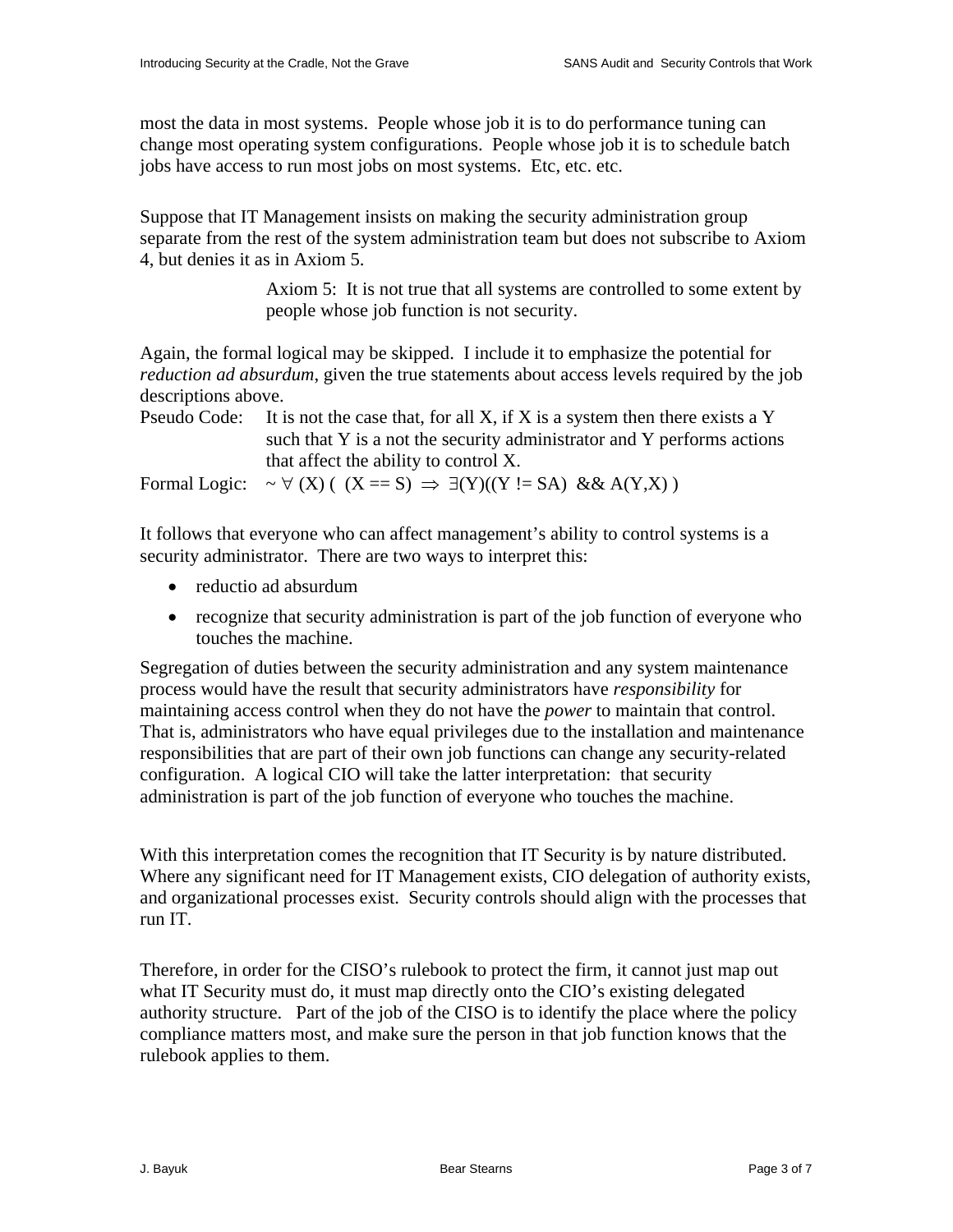The key to effective security is the recognition on the part of CIO that the ability for security to set some rules is not limited to functions that one would traditionally think of as a security function. So let us say a CISO has a wise and logical CIO, and thus has the go-ahead to create a rulebook that will result in secure systems. The scope of the security rule set is the scope of organizational processes that can affect systems.

IT, as one of the major enablers of the business, will have many organizational processes that affect systems. In an efficient organization, all of them will. A CISO should recognize the strength of management commitment to each process. The degree to which the process is universally followed is the degree to which it can be exploited to increase the clarity of a security directive. A CISO can leverage this commitment to process by understanding the key goal indicators and key performance indicators of the process and showing how, by combining security activities into the process critical success factors, and using security metrics as key performance indicators, key goal indicators are more easily realized.

Of course, management processes within Bear are highly proprietary, and I cannot use them as examples here. So instead, I present industry standard management IT control processes (the source is COBIT).

#### **PLANNING AND ORGANISATION**

**PO1** Define a Strategic IT Plan **PO2** Define the Information Architecture **PO3** Determine Technological Direction **PO4** Define the IT Organisation and Relationships **PO5** Manage the IT Investment **PO6** Communicate Management Aims and Direction **PO7** Manage Human Resources **PO8** Ensure Compliance with External Requirements **PO9** Assess Risks **PO10** Manage Projects **PO11** Manage Quality **ACQUISITION AND IMPLEMENTATION AI1** Identify Automated Solutions **AI2** Acquire and Maintain Application Software **AI3** Acquire and Maintain Technology Infrastructure **AI4** Develop and Maintain Procedures **AI5** Install and Accredit Systems **AI6** Manage Changes **DELIVERY AND SUPPORT DS1** Define and Manage Service Levels **DS2** Manage Third-Party Services **DS3** Manage Performance and Capacity **DS4** Ensure Continuous Service **DS5** Ensure Systems Security **DS6** Identify and Allocate Costs **DS7** Educate and Train Users **DS8** Assist and Advise Customers **DS9** Manage the Configuration **DS10** Manage Problems and Incidents **DS11** Manage Data **DS12** Manage Facilities **DS13** Manage Operations **MONITORING M1** Monitor the Processes **M2** Assess Internal Control Adequacy **M3** Obtain Independent Assurance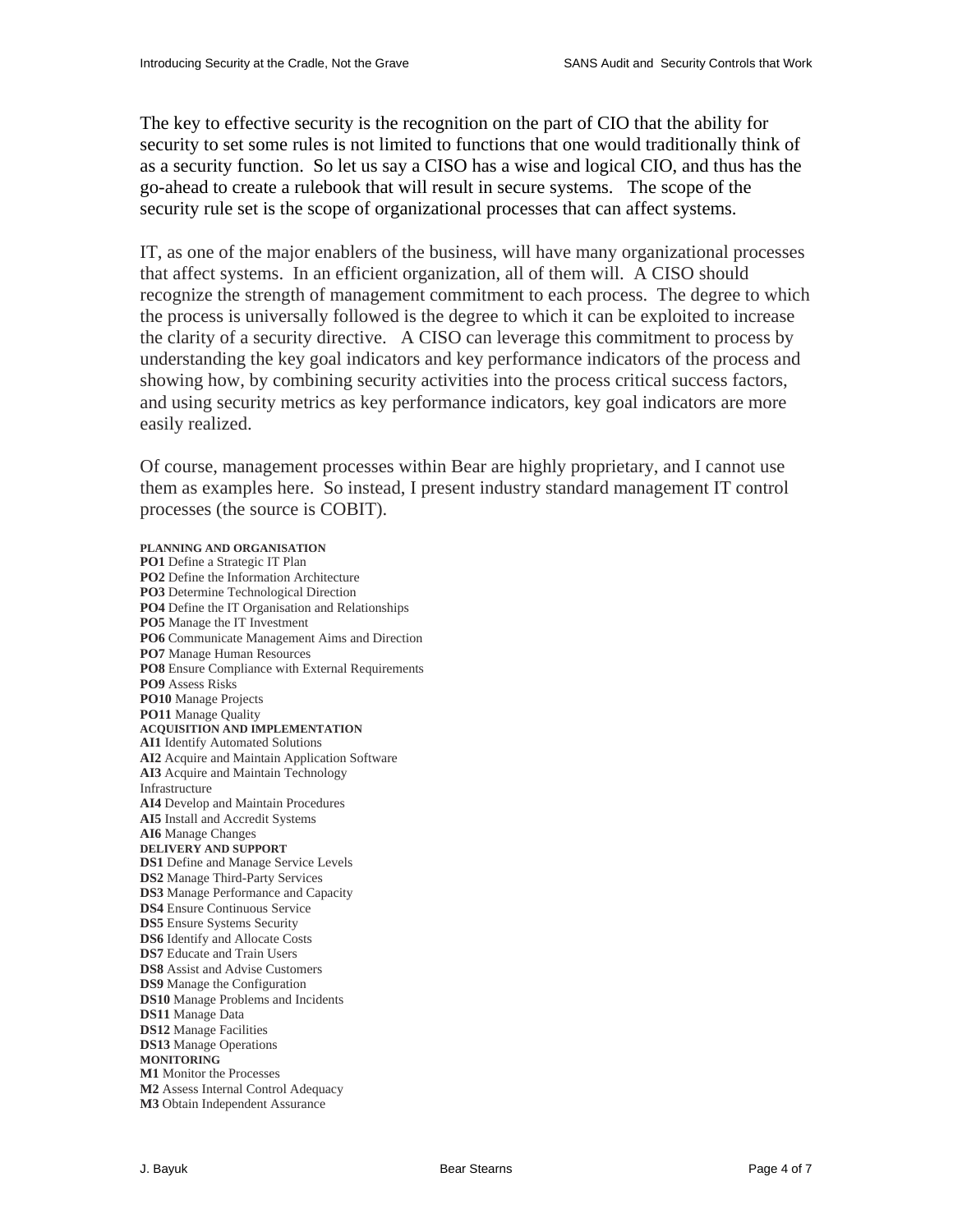**M4** Provide for Independent Audit

Assume these are your management processes. Say P05, Manage the IT Investment, is one your management takes seriously (All COBIT references taken from Management Guidelines, Version 3). Its key goal indicators, that is, its expected contributions to the business, are:

- Percent of IT investments meeting or exceeding expected benefits, based on return on investment and user satisfaction
- Actual IT expenses as percent of total organisation expenses vs. target
- Actual IT expenses as a percent of revenues vs. target
- Percent of business owner IT budgets met
- Absence of project delays caused by lags in investment decisions or unavailablity of funding

Its key performance indicators, that is, the process measurements IT uses to manage it, are:

- Percent of projects with business owners
- Months since last review of budgets
- Time lag between deviation occurrence and reporting
- Percent of project files containing investment evaluations
- Number of projects where business benefits are not verified post-facto
- Number of projects revealing investment or resource conflicts after approval
- Number of instances and time-lag in delayed use of new technology

At a glance, P05, Managing the IT Investment, seems to have nothing to do with security. But on a closer look at the goals and performance indicators shows that making security part of the IT investment process can head off potential problems down the line. For example, any plan to meet goals concerning budgets met or project delays can easily be shown to require forethought with respect to security. A CISO should easily be able to come up with examples of incidents to support a rule that security requirements must be part of the project return on investment.

Where a CISO does not have a ready example of a plane crash caused by an unsafe configuration, he or she reaches the boundaries of acceptance. An effective CISO will also be a good story-teller, using facts about technology as premises and potential accidents as conclusions. As long as the premises lead accurately to the theoretical conclusions, security considerations should be considered necessary process components. The acceptance of the possibility of the scenario lays the groundwork for accident prevention.

Here is an example of how security can find a niche in an seemingly non-security related process like Managing the Investment:

- User requests desktop program from dedicated desktop admin
- Admin checks "approved" list, requested program is not there
- Admin advises user to make formal request through software acquisition process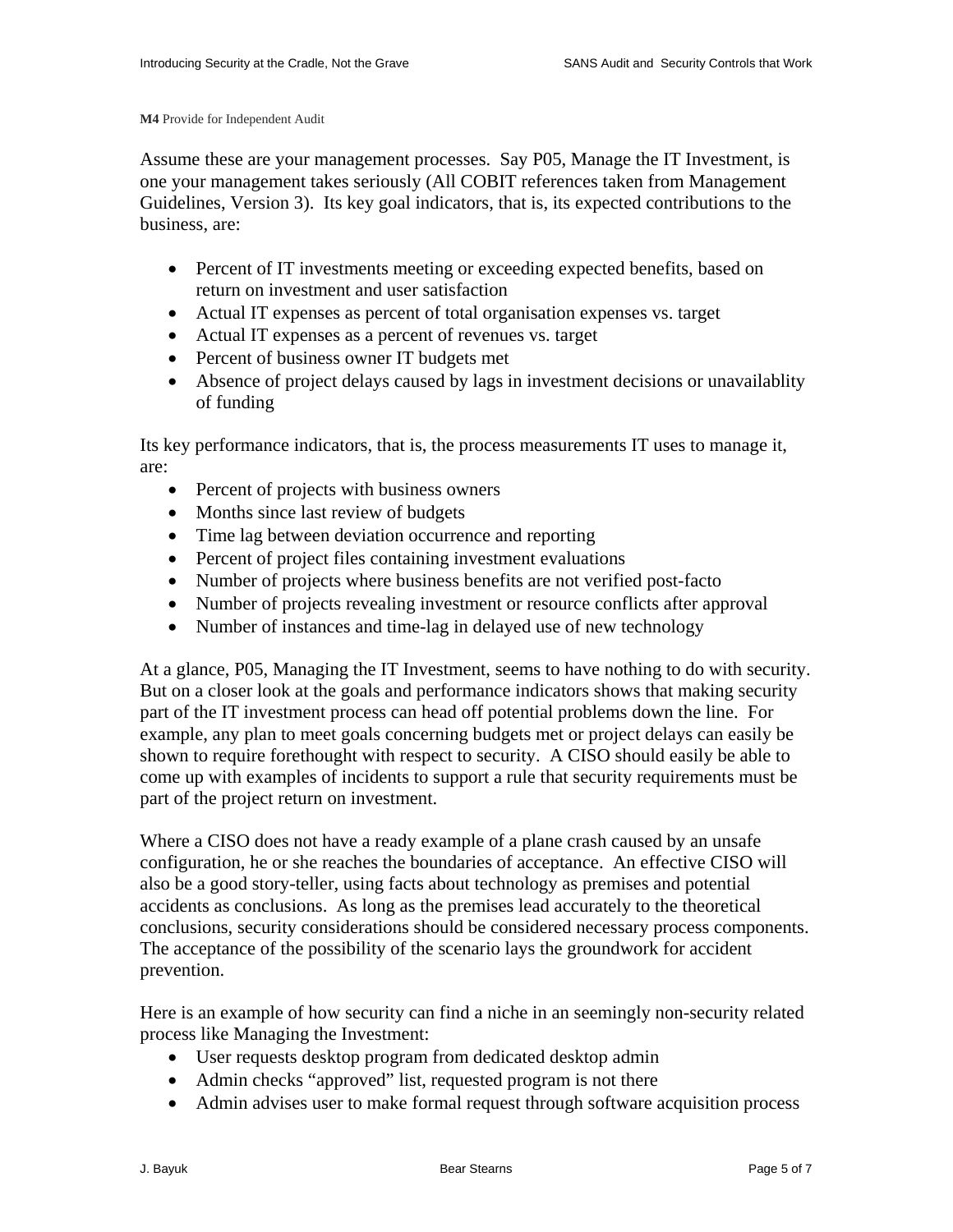- Software acquisition process requires desktop engineering approval
- Control point within desktop engineering approval is "security review"
- Security Reviews request, bringing admin and/or back for configuration consultation if required

Desktop Administration does not want to take responsibility for telling a user that they cannot use a much desired, but inherently risky application. That job is to provide IT service, not to refuse it. They are happy to announce that, although the "special" service or product exists, they cannot purchase it because it does not comply with IT Security rules. It is the role of the CISO to defend that decision.

So much the better if the admin taking the special order actually has no way to provision the requested service without IT Security getting wind of it. This allows the admin to say, "I'd love to help you, but we would just be spinning our wheels because once it hit IT Security, they would stop it anyway." At that point, the admin may pick up a conference line to see if there is a way that together, IT Operations and IT Security can figure out how to secure the product or service and make the user happy. This creates a new rule in the rulebook.

Staff that is dedicated to IT Security should be focused on identifying loopholes in processes that could allow lapses in security, and closing them with an appropriate delegation of responsibility, a monitoring function, or an escalation to Security. Because security is integrated into the process, the results of security monitoring are immediately understood by all process participants. It is understood that is not the function of IT Security to handle all security related tasks. Rather, it is the function of IT Security to ensure that operations maintains security. This includes ensuring that there are appropriate tools and techniques to do so.

Mapping Security onto mature processes provides a cost-effective approach that minimizes the number of people required to be fully utilized as IT Security Staff. Everyone with system administration privileges is responsible for maintaining security. Checkpoints within independent processes provide assurance that IT Security is maintained.

In order for an IT Security group to be successful with this approach, it must meet key goal indicators that the business has for IT Security. That is, the resulting processes must maintain the confidentiality,integrity, and availability of data. Performance indicators will vary with the actual process with which security is aligned, but these are some general ones:

- Policy is clear for all platforms and standards are clear for platforms where risk levels are high or distributed administration is prevalent
- Security review and approval is part of the System Software and Architecture Lifecycle, especially with respect to security software selection and configuration, and new network connectivity
- Configuration change control is monitored